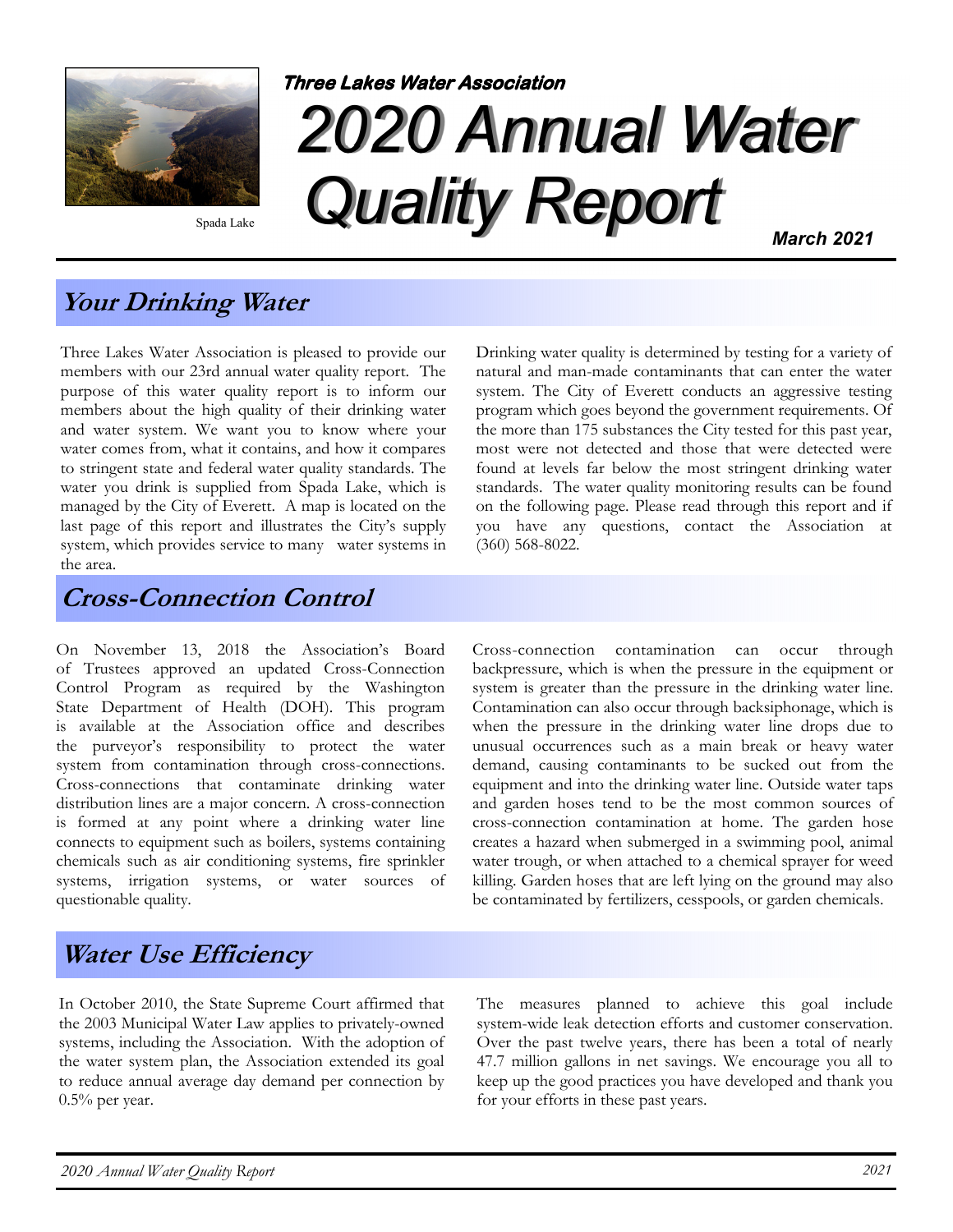## Residential Tap Monitoring for Lead and Copper

|                      | <b>Combined Regional Monitoring</b><br>for Lead and Copper |                 |                    |                                      |  |  |  |  |  |
|----------------------|------------------------------------------------------------|-----------------|--------------------|--------------------------------------|--|--|--|--|--|
| Parameter<br>& Units | <b>MCLG</b>                                                | Action<br>Level | 90th $\%$<br>Level | # Homes<br>exceeding<br>action level |  |  |  |  |  |
| Copper, ppm          | 1.3                                                        | 1.3             | 0.141              | $0$ of $108$<br>$(0.0\%)$            |  |  |  |  |  |
| Lead, ppb            |                                                            | 15              | 2                  | $0$ of $108$<br>$(0.0\%)$            |  |  |  |  |  |

Source of Contamination: Corrosion of household plumbing system.

USEPA and state regulations require water systems to monitor for the presence of lead and copper at household taps every three years. Everett and many of the water systems it supplies conduct lead and copper monitoring in their combined service area as a regional group. The above data was collected in 2018. The next required round of sampling will be in 2021. The 90th% level is the highest result obtained in 90 percent of the samples collected when the results are ranked in order from lowest to highest. In the past, the results for water tested before it enters household plumbing were even lower than the tap results. This indicates that there is virtually no lead or copper in the water, but household plumbing may contribute to the presence of lead and copper at the tap.

# Additional Information

Some people may be more vulnerable to contaminants in drinking water than the general population. Immuno-compromised persons, such as persons with cancer who are undergoing chemotherapy, persons who have undergone organ transplants, people with HIV/AIDS, other immune system disorders, or some elderly persons and infants can be particularly at risk of infection. These people should seek advice about drinking water from their healthcare providers. EPA/Centers for Disease Control (CDC) guidelines on appropriate means to lessen the risk of infection by Cryptosporidium and other microbial contaminants are available from the Safe Water Drinking Hotline. During water treatment, organic polymer coagulants are added to improve coagulation and filtration processes that remove particulates from the water. The particulates that are removed can include viruses, bacteria and other disease causing organisms. The USEPA sets limits on the type and amount of polymer that a water system can add to the water. In addition to the EPA limits, the State of Washington requires that all polymers used be certified safe for potable water use by an independent testing organization, NSF International. During treatment, Everett adds only NSF approved polymers and the levels used are far below the safe limits set by USEPA.

The City of Everett's source waters contain virtually no lead or copper. If present, elevated levels of lead can cause serious health problems, especially for pregnant women and young children. Lead in drinking water is primarily from materials and components associated with service lines and home plumbing. Three Lakes Water Association is responsible for providing high quality drinking water, but cannot control the variety of materials used in plumbing components. When your water has been sitting for several hours, you can minimize the potential for lead exposure by flushing your tap for thirty seconds to two minutes before using water for drinking or cooking. If you are concerned about lead in your water, you may wish to have your water tested. Information on lead in drinking water, testing methods, and steps you can take to minimize your exposure is available from the Safe Drinking Water Hotline at 1-800-426-4791 or http://www.epa.gov/safewater/lead. Although there is no detectable lead in water, tests from household taps in the distribution system show there can be low levels of lead and copper in tap water. This is primarily caused from corrosion of household plumbing systems. You may potentially have small levels of lead and copper in your home. Everett treats the water to minimize the potential for lead to enter the water and the results indicate that the program is successful. Three Lakes Water Association contributes to this testing by providing randomly taken water samples to the City for testing. The results provided in this report represent all testing performed by the City of Everett.

#### **Definitions**

Maximum Contaminant Level Goal (MCLG) – The level of a contaminant in drinking water below which there is no known or expected risk to health. MCLGs allow for a margin of safety.

Maximum Contaminant Level (MCL) – The highest level of a contaminant that is allowed in drinking water. MCLs are set as close to the MCLGs as feasible using the best available water treatment technology.

Maximum Residual Disinfectant Level (MRDL) – The highest level of a disinfectant allowed in drinking water. There is convincing evidence that addition of a disinfectant is necessary for control of microbial contaminants.

Maximum Residual Disinfectant Level Goal (MRDLG) – The level of a drinking water disinfectant below which there is no known or expected risk to health. MRDLGs do not reflect the benefits of the use of disinfectants to control microbial contaminants.

**Treatment Technique (TT)** – A required process intended to reduce the level of a contaminant in drinking water.

Action Level (AL) – The concentration of a contaminant, which, if exceeded, triggers treatment or other requirements which a water system must follow.

Parts per Million (ppm)/Parts per Billion (ppb) –  $A$  part per million means that one part of a particular contaminant is present for every million parts of water. Similarly, parts per billion indicate the amount of a contaminant per billion parts of water.

Not Applicable (N/A) – Means EPA has not established MCLGs for these substances.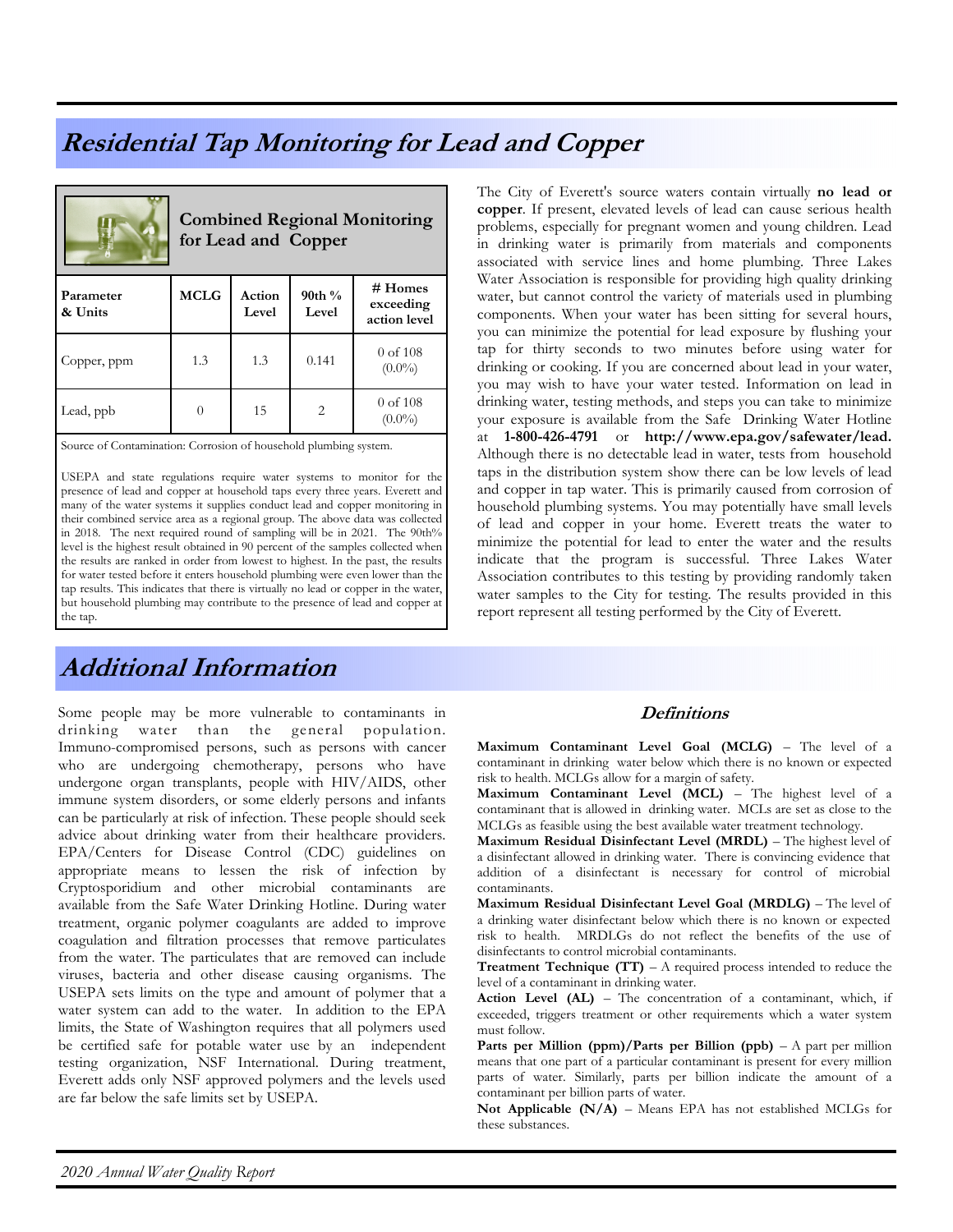### 2020 Water Quality Monitoring Results

As water travels over the land, it dissolves natural minerals and picks up other substances produced by human and animal activities. The Department of Health and the U.S. Environmental Protection Agency sets national standards for over 100 potential drinking water contaminants. Drinking water, including bottled water, may reasonably be expected to contain at least small amounts of some contaminants. The presence of contaminants does not necessarily indicate that water poses a health risk. More information about contaminants, Cryptosporidium and potential health effects can be obtained by calling the Safe Drinking Water Hotline at 1-800-426-4791.

The 2020 results of the testing of your water supply are illustrated in the table below. The first column lists each compound tested and the units of measure. The second and third are the highest levels allowed by the U.S. EPA. The fourth column illustrates the levels found in the City of Everett's drinking water supply, including an average and a range. The last column shows the source of the compounds. All of the compounds found in the City of Everett's water supply were found to be at levels lower than the maximum allowed by the U.S. Environmental Protection Agency.

| <b>Detected Regulated</b><br>Contaminants Parameter &<br><b>Unit of Measure</b>              | <b>Ideal Goal</b><br>(MCLG) | Maximum<br>Allowed<br>(MCL)        | Average or<br>Highest<br>Value | Range<br>Detected | Did Levels Meet<br>Compliance?                                                                                                                                                                                                                                                 | <b>Major Source</b>                          |
|----------------------------------------------------------------------------------------------|-----------------------------|------------------------------------|--------------------------------|-------------------|--------------------------------------------------------------------------------------------------------------------------------------------------------------------------------------------------------------------------------------------------------------------------------|----------------------------------------------|
| Turbidity, NTU <sup>1</sup>                                                                  | N/A                         | TT                                 | 0.08                           | 100%              | Yes                                                                                                                                                                                                                                                                            | Soil erosion                                 |
| Fluoride, ppm <sup>2</sup>                                                                   | 2                           | $\overline{4}$                     | 0.7                            | $0.2 - 0.8$       | Yes                                                                                                                                                                                                                                                                            | Dental health additive                       |
| Total Trihalomethanes<br>$(TTHM)$ , ppb <sup>3</sup>                                         | N/A                         | 80                                 | 49                             | $28 - 50$         | Yes                                                                                                                                                                                                                                                                            | By-product of drinking water<br>chlorination |
| Haloacetic Acids (5) (HAA5),<br>ppb <sup>3</sup>                                             | N/A                         | 60                                 | 38                             | 22-49             | Yes                                                                                                                                                                                                                                                                            | By-product of drinking water<br>chlorination |
| Total Coliform Bacteria,<br>% positive samples <sup>4</sup>                                  | $\theta$                    | 5% positive<br>per month           | $0\%$                          | None              | Yes                                                                                                                                                                                                                                                                            | Naturally present in the environment         |
| Residual Disinfectant Level<br>(free chlorine), ppm                                          | 4.0<br>(MRDLG)              | 4.0<br>(MRDL)                      | 0.7                            | $0.2 - 1.1$       | Yes                                                                                                                                                                                                                                                                            | Added as a drinking water disinfectant       |
| <b>Detected Unregulated</b><br><b>Contaminants Parameter &amp;</b><br><b>Unit of Measure</b> | <b>Ideal Goal</b><br>(MCLG) | Maximum<br><b>Allowed</b><br>(MCL) | Average<br>Value               | Range<br>Detected | Did Levels Meet<br>Compliance?                                                                                                                                                                                                                                                 |                                              |
| Bromodichloromethane, ppb                                                                    | $\Omega$                    | N/A                                | 1.6                            | $1.2 - 2.2$       | These substances are individual disinfection by-products<br>for which no MCL standard has been set, but which must<br>be monitored to determine compliance with the USEPA<br>Stage 2 Disinfection By-products Rule MCLs for Total<br>Trihalomethanes and Haloacetic Acids (5). |                                              |
| Chloroform<br>(Trichloromethane), ppb                                                        | 70                          | N/A                                | 36                             | 26-48             |                                                                                                                                                                                                                                                                                |                                              |
| Dichloroacetic Acid, ppb                                                                     | $\Omega$                    | N/A                                | 11                             | $3-19$            |                                                                                                                                                                                                                                                                                |                                              |
| Trichloroacetic Acid, ppb                                                                    | 20                          | N/A                                | 21                             | 18-27             |                                                                                                                                                                                                                                                                                |                                              |

<sup>1</sup>Turbidity is a measure of particulates suspended in water in Nephelometric Turbidity Units (NTU) and is an important test in determining drinking water quality. Particulates in water can include bacteria, viruses and protozoans that can cause disease. The EPA turbidity limit is 0.3 NTU. In 2020, no filtered water turbidity results exceeded 0.3 NTU so the lowest percentage that met the EPA limit was 100 percent. The City of Everett is required to monitor the drinking water for specific parameters on a regular basis. Results of regular monitoring are an indicator of whether or not the drinking water meets health standards. During the month of July 2020, they did not complete all monitoring or testing for turbidity, and therefore cannot be sure of the quality of the drinking water during that time. There is nothing you need to do. At no time was the quality of the drinking water compromised. The plant has resolved the problem and taken steps to prevent a repeat occurrence.

<sup>2</sup>Fluoride is added to your water in carefully controlled levels for dental health. Due to system maintenance, there were three days during the year in which the daily average feed value was below the state minimum for dental health of 0.5 ppm.

<sup>3</sup>Haloacetic acids and trihalomethanes form as by-products of the chlorination process that is used to kill or inactive disease-causing microbes. The TTHM and HAA5 results are from eight locations in Everett which are monitored to determine compliance with the current regulations. The range of results are taken from all eight locations. The highest locational running annual average of the eight sites that were monitored are reported here.

<sup>4</sup>Total coliform bacteria monitoring tracks the microbial quality in the water distribution system. Everett collects approximately 125 samples per month or 1,500 per year. No more than 5 percent of the monthly total can be positive for total coliforms. No total coliforms were detected in 2020.